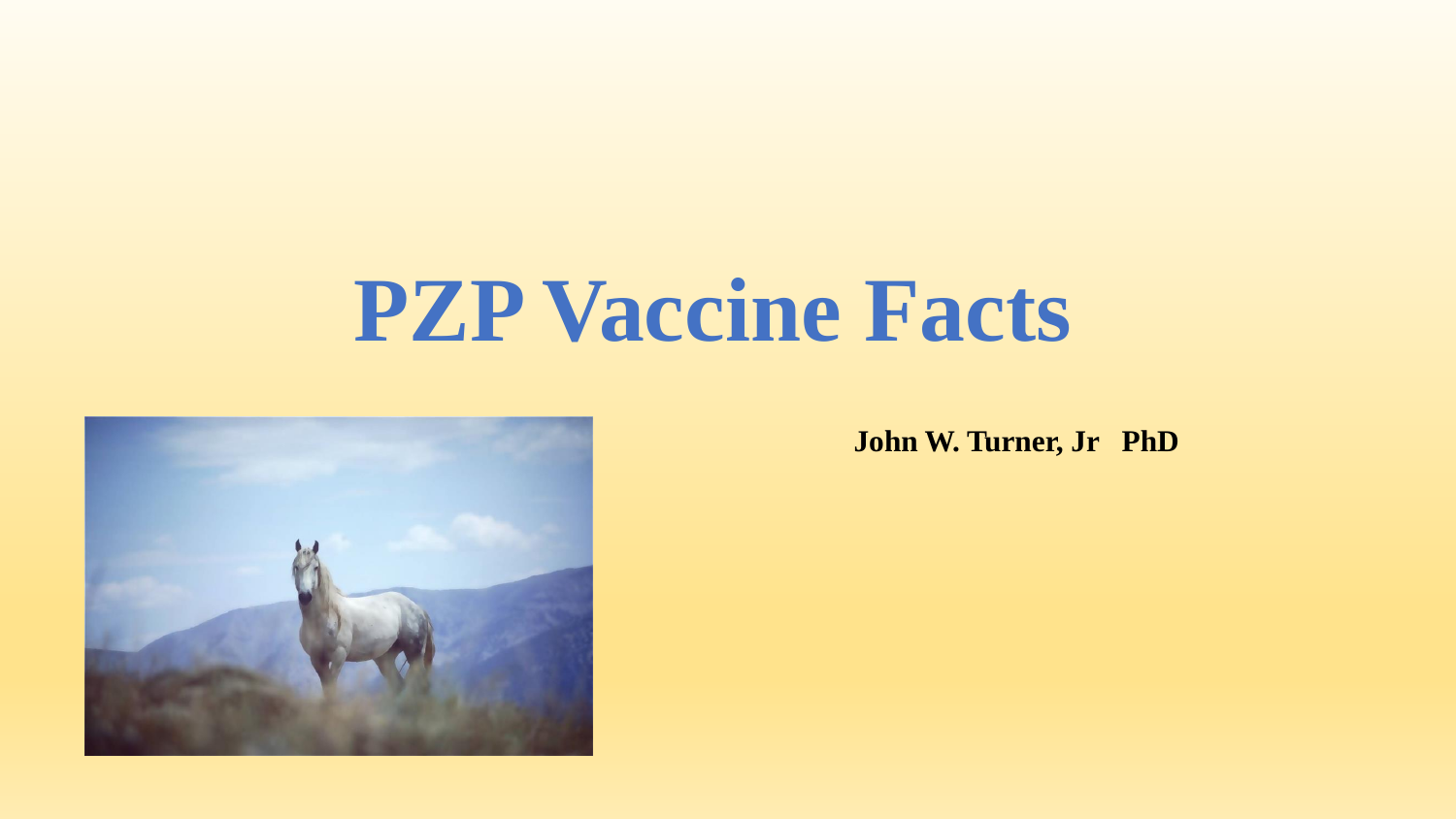# **Importance of Background Knowledge before PZP Contraceptive Use**

- **~ Trustworthy Information Sources about the Vaccine**
- **~ What it is made of**
- **~ Proper and Reliable Storage, Prep and Delivery**
- **~ Time of Year for Treatment**
- **~ Horse Accessibility**
- **~ Knowledge of Horse Population**
- **~ Identity of Individual Mares and their Foals**
- **~ Management Potential and Costs**

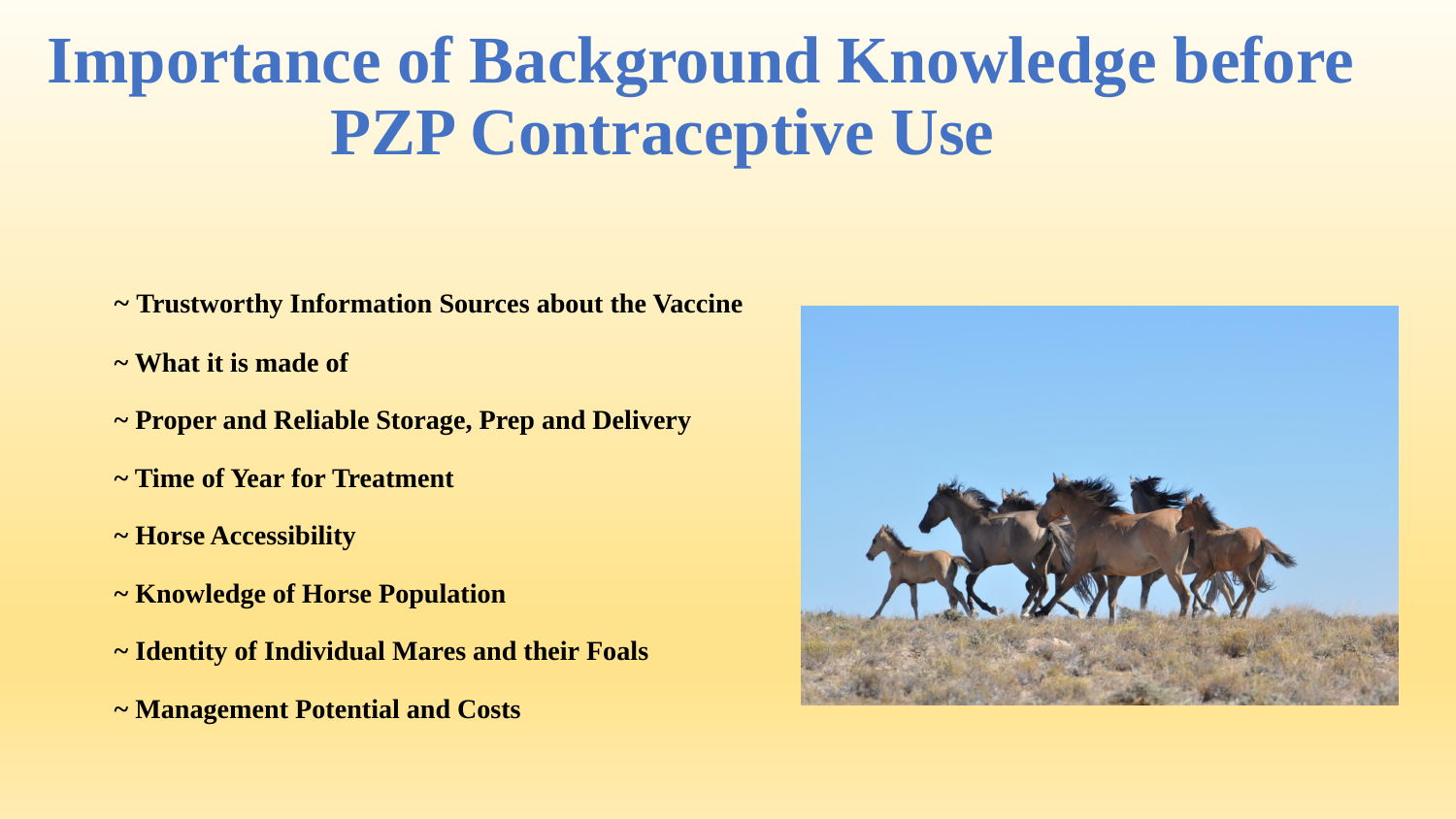## **PZP Vaccine**

**~ PZP (Porcine Zona Pellucida) is derived from the protein coating around pig eggs.**

**~ Once isolated, mixed with an appropriate adjuvant (an enhancer of immune response) and injected, it raises antibodies that attach to the surface of ovulated eggs of various species and prevent sperm from attaching to the egg.** 

**~ Result >>>>>>>NO fertilization.**

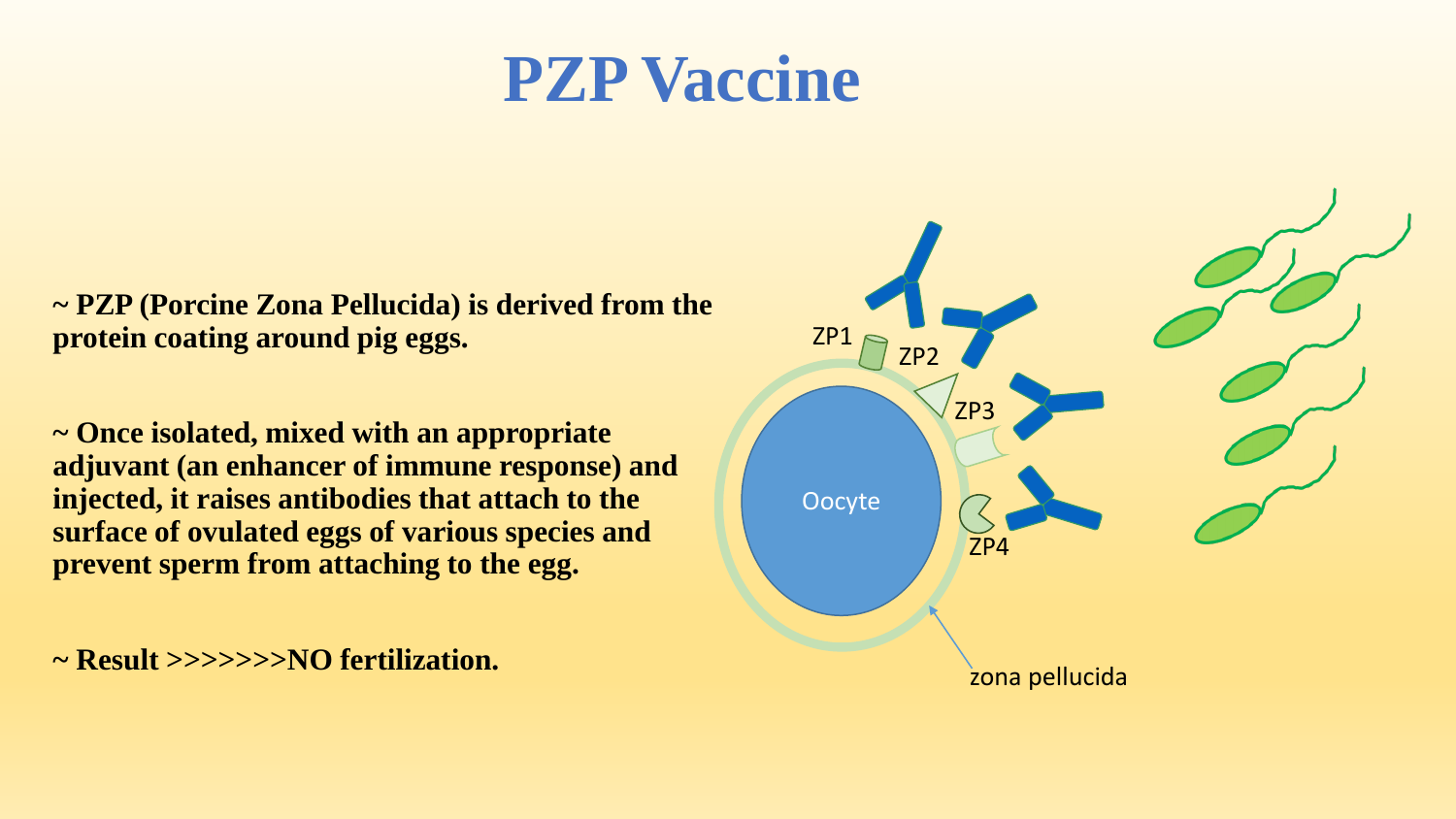### **Most-Used Physical Forms of PZP-based Vaccine**

### **Native PZP (Zonastat H):**

**A priming-dose emulsion of PZP/Adjuvant followed 3-4 wks. by a booster injection of PZP/Adjuvant with continued efficacy via annual booster.**

### **PZP-22: \***

**A priming-dose emulsion of PZP/Adjuvant plus delayed-release pellets containing booster doses imbedded in polymers to give 1-yr and partial 2nd year efficacy.**

**\* Field studies (2008-2016) showed that PZP-22 treatment followed in 2-3 years by a Native PZP booster would provide at least 5 years of effective contraception (ave. ~20% fertility) across 7 years. Untreated fertility rates are 65% or greater ( Rutberg et. al.,** *Wildlife Research***, 2017** ).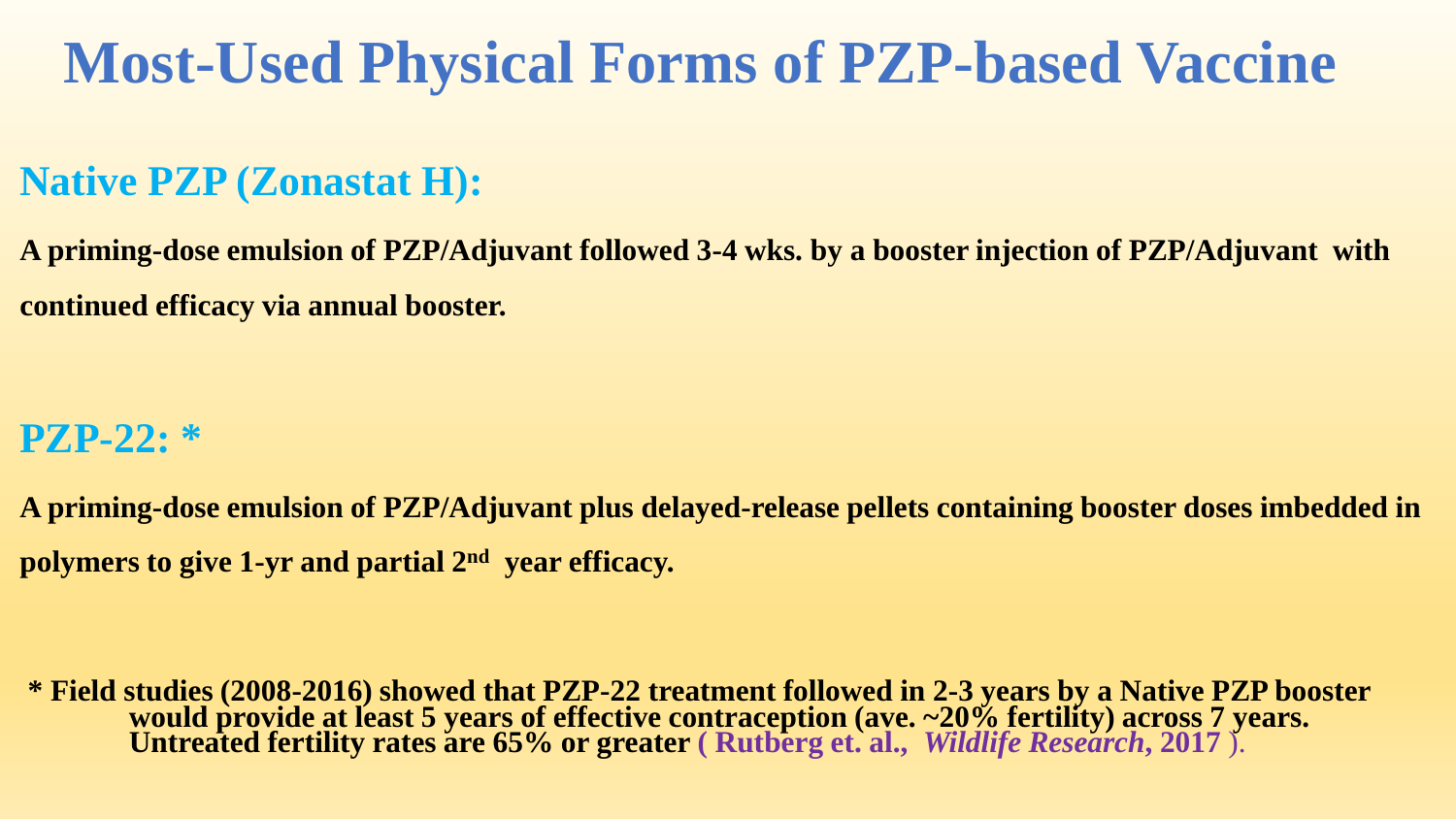### **PRIMER FACTS**

### **PZP CONCENTRATION EFFICACY:**

- **~ Aqueous, 0.5 to 0.6 ml**
- **~ 50ug (poor) ; 65ug (moderate to high) ; 100ug (high)**
- **~ A dose between100-400ug (no significant difference)**

### **ADJUVANT:**

- **~ Adjuvant is mFCA (modified Freund's Complete Adjuvant) :**
- **~ 0.5-0.6 ml mineral-oil/emulsifier with cell walls from killed bacteria, well-suspended Note that booster adjuvant (Freund's Incomplete) is similar to above but has no cell walls.**

### **EMULSION QUALITY:**

- **~ quality dictates booster response**
- **~ ideal consistency is between hand lotion and mayonnaise**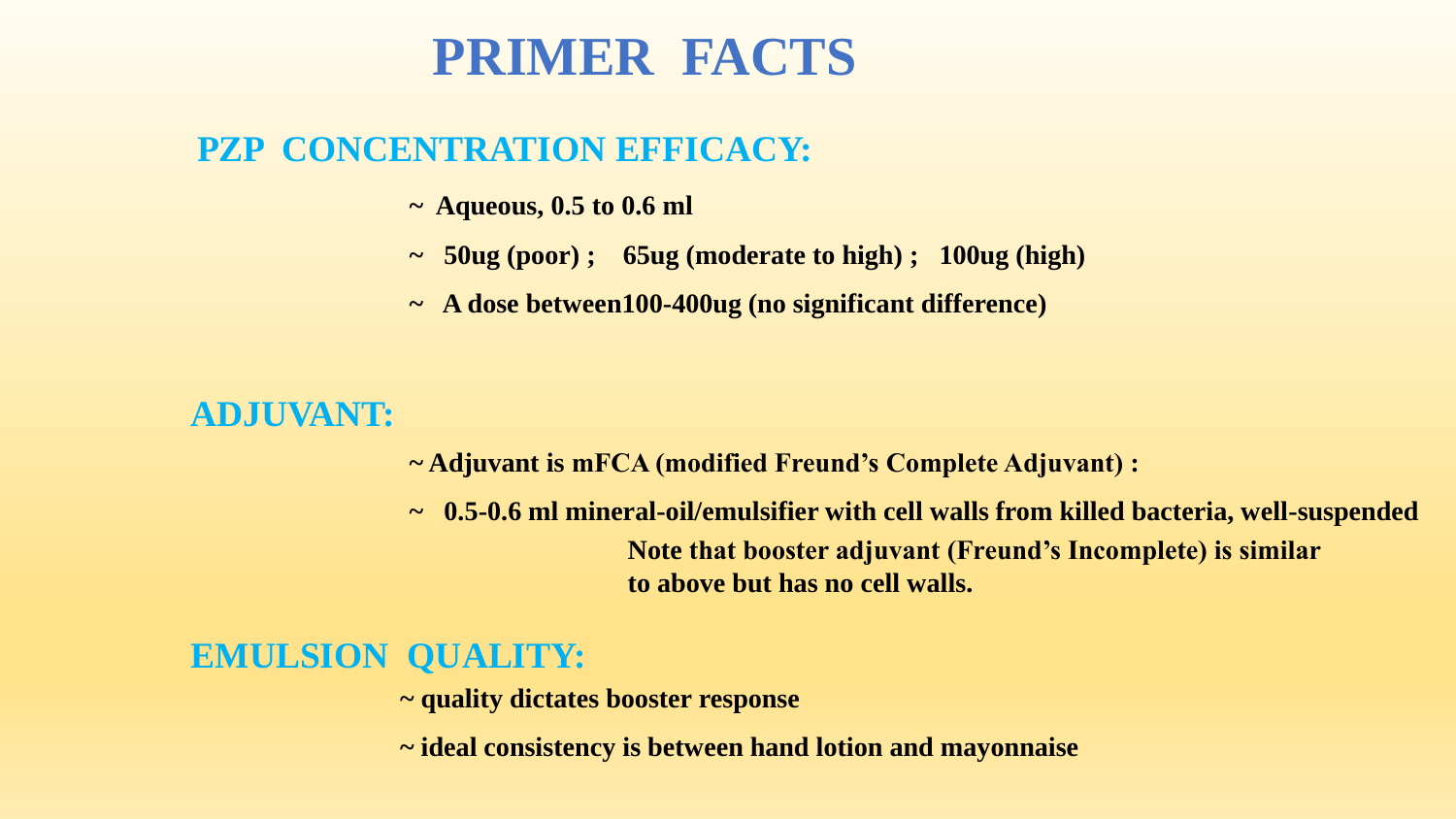## **Primer Shelf-life**

#### **SHORT TERM:**

- **~ PZP at 4-8 C in PBS is good for 1 week but at room temperature is good for < 24 hrs.**
- **~ mFCA at room temperature is good for at least 3 days.**
- **~ Emulsion in syringe at 4°C breaks down in 2-7 hours depending on the initial consistency.**
- **~ If emulsion becomes sloppy, it must be re-emulsified before injection.**

#### **LONG TERM:**

- **~ PZP stored at -20°C to -40°C retains full bioactivity for more than 5 years**
- **~ mFCA stored at 4-8°C retains full bioactivity for more than 3 yrs.**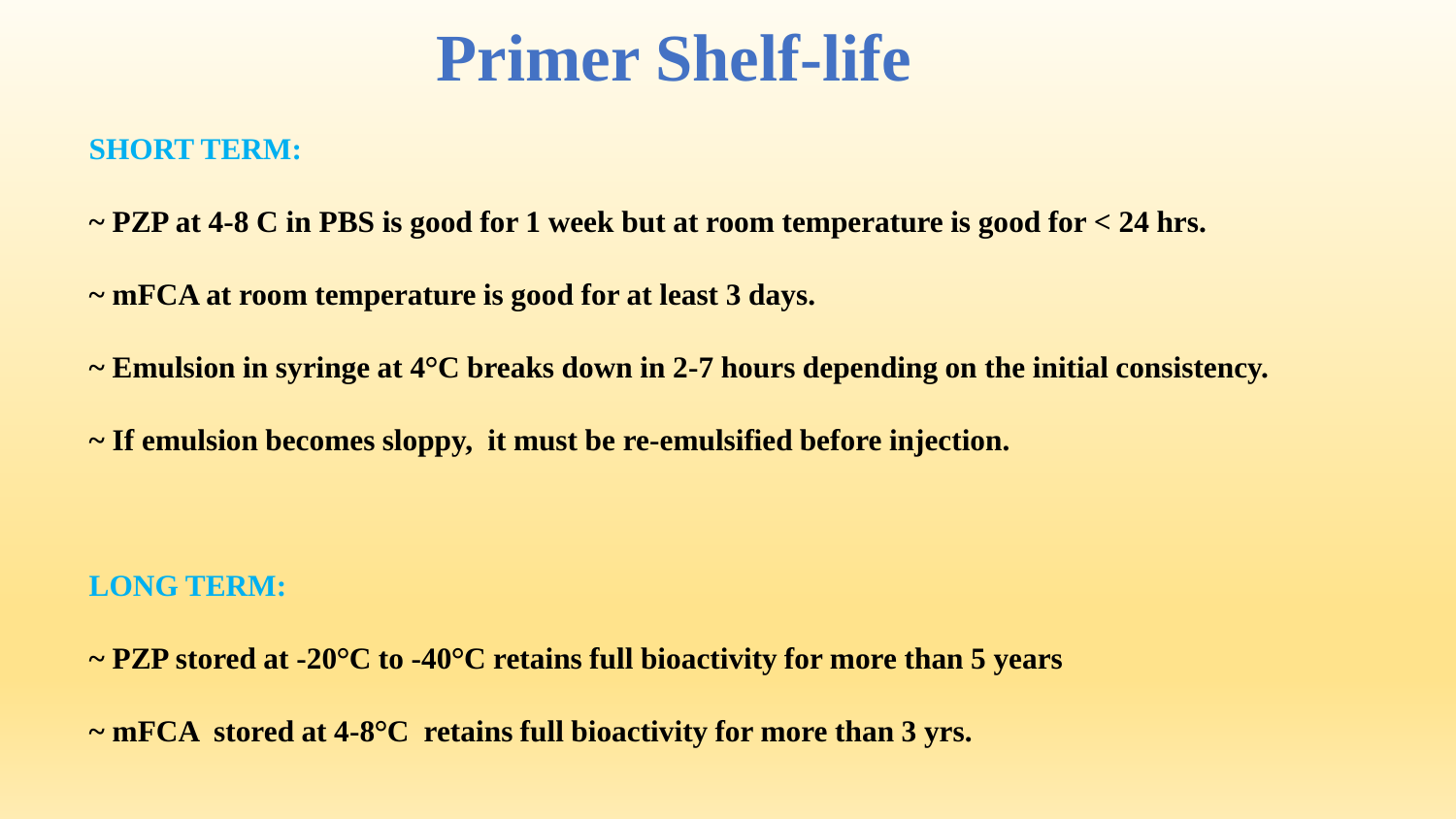## **Controlled-Release Pellets for PZP-22 Vaccine**

#### **FOUR COMPONENTS:**

**~ Polymers (3 types, designed to release at approx. 1,3 and 12 months)**

- **~ PZP in lyophilized form**
- **~ QA-21 powder**
- **~ Colored Dye (different color for each type)**

#### **CHARACTERISTICS:**

- **~ ingredients survive to 120°C (well above boiling temp.) when embedded in polymers**
	- **~ pellets are small cylinders (approx. 1.5 mm X 2-4 mm.)**
	- **~ fit into barrel of 14-gauge hypodermic needle for injection**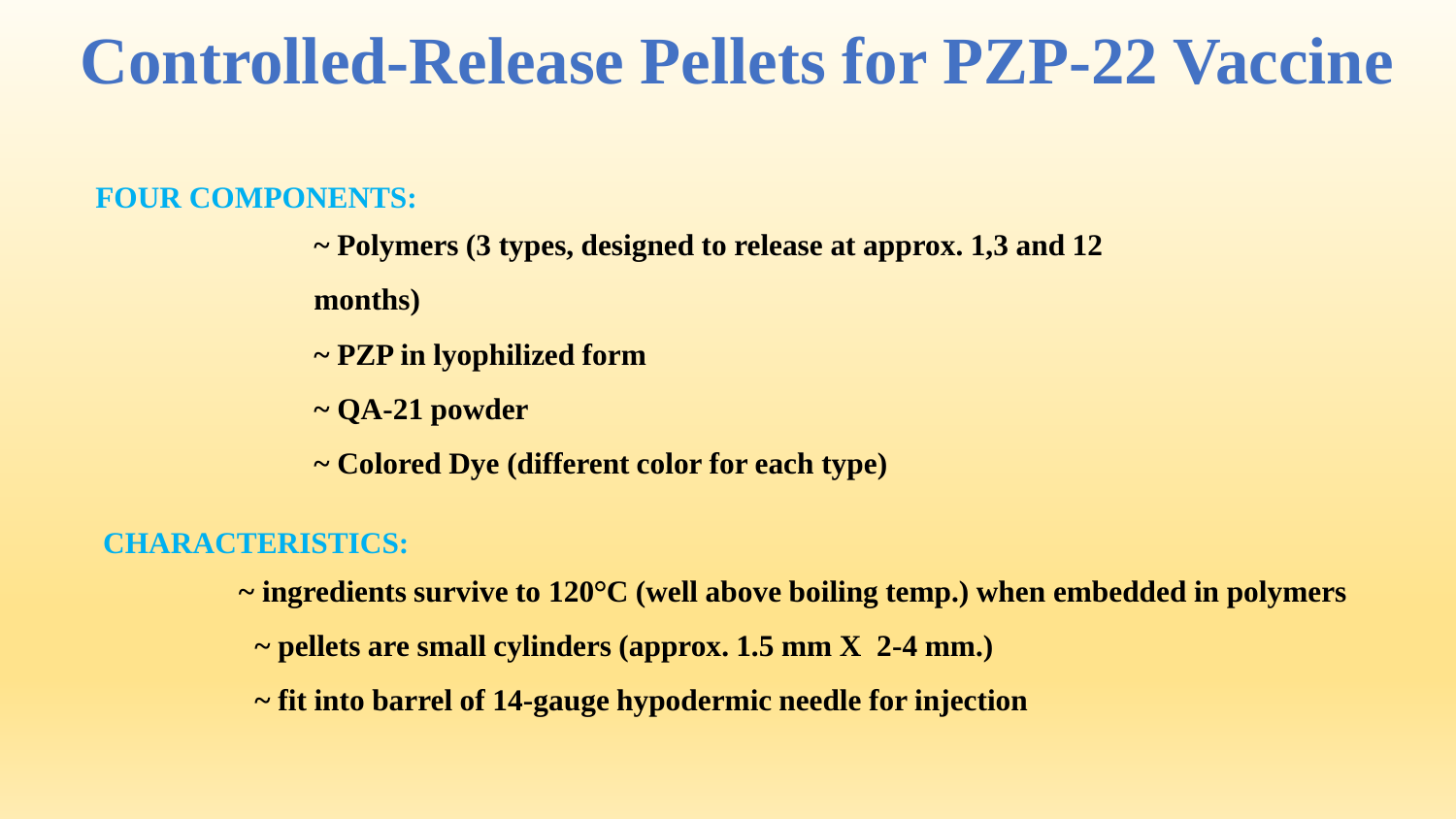## **Pellet Shelf-life**

- **~ Pellets are stable frozen or refrigerated**
- **~ Should be stored with desiccant (moisture causes gradual breakdown)**
- **~ Pellets can be stored in hypodermic needles with survival same as above**
- **~ Best long-term storage is at -20 to -40 C for shelf-life at least 5 years (likely longer but needs testing)**

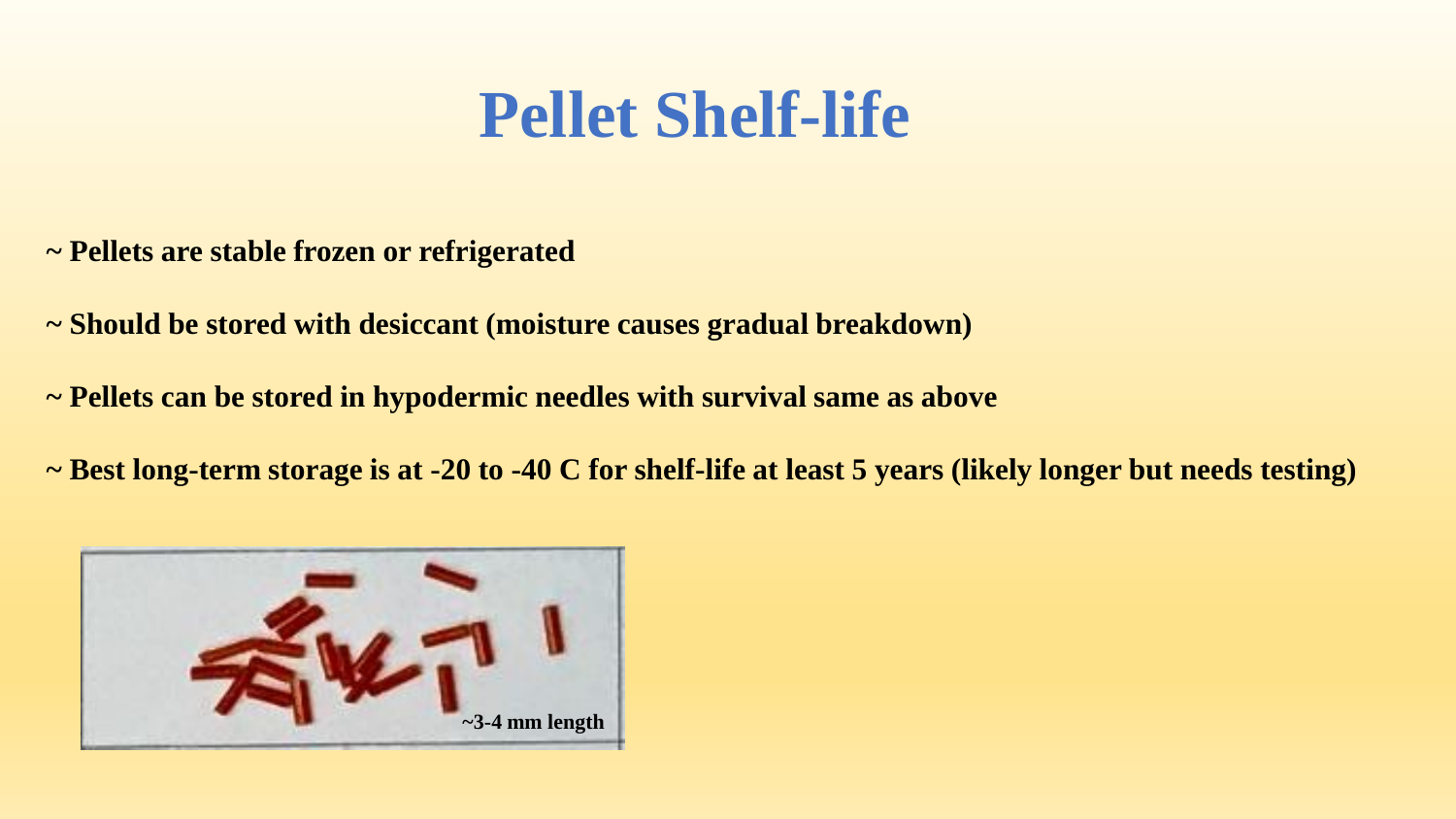## **Field Delivery of PZP-22 Vaccine**

In field Corrals:

- ~ Trocar (syringe) in jab stick for pellets
- ~ hand injection for primers

Remote Delivery:  $\sim$  dart (see fig.)

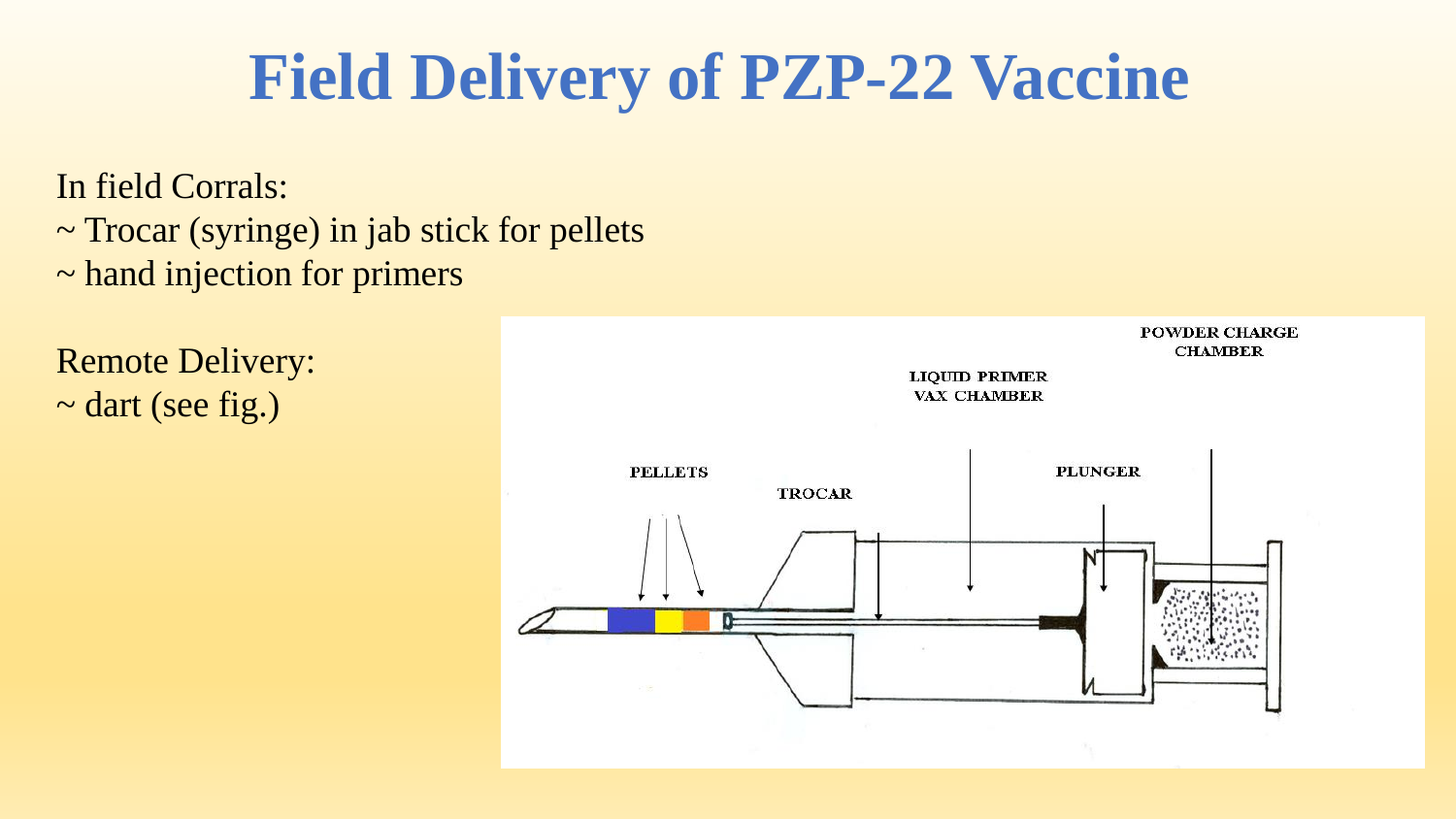# **Quality Control and Efficiency**

• **Issues addressed 2017-2018 as part of a BLM contract to produce PZP-22**

Finding SOLUTIONS !!!!!

- **~ Static electricity reduced by Alpha-particle emitter**
- **~ Pellet materials-handling loss reduced by > 20%**
- **~ Pellet production efficiency increased by >30%**
- **~ Pellet PZP content assayed for each pellet batch**
- **~ PZP-batch bioactivity determined via titer testing in mice**
- **~ Testing of pellet shelf-life maximum in progress**
- **~ Comparison of polymer-release characteristics from different suppliers**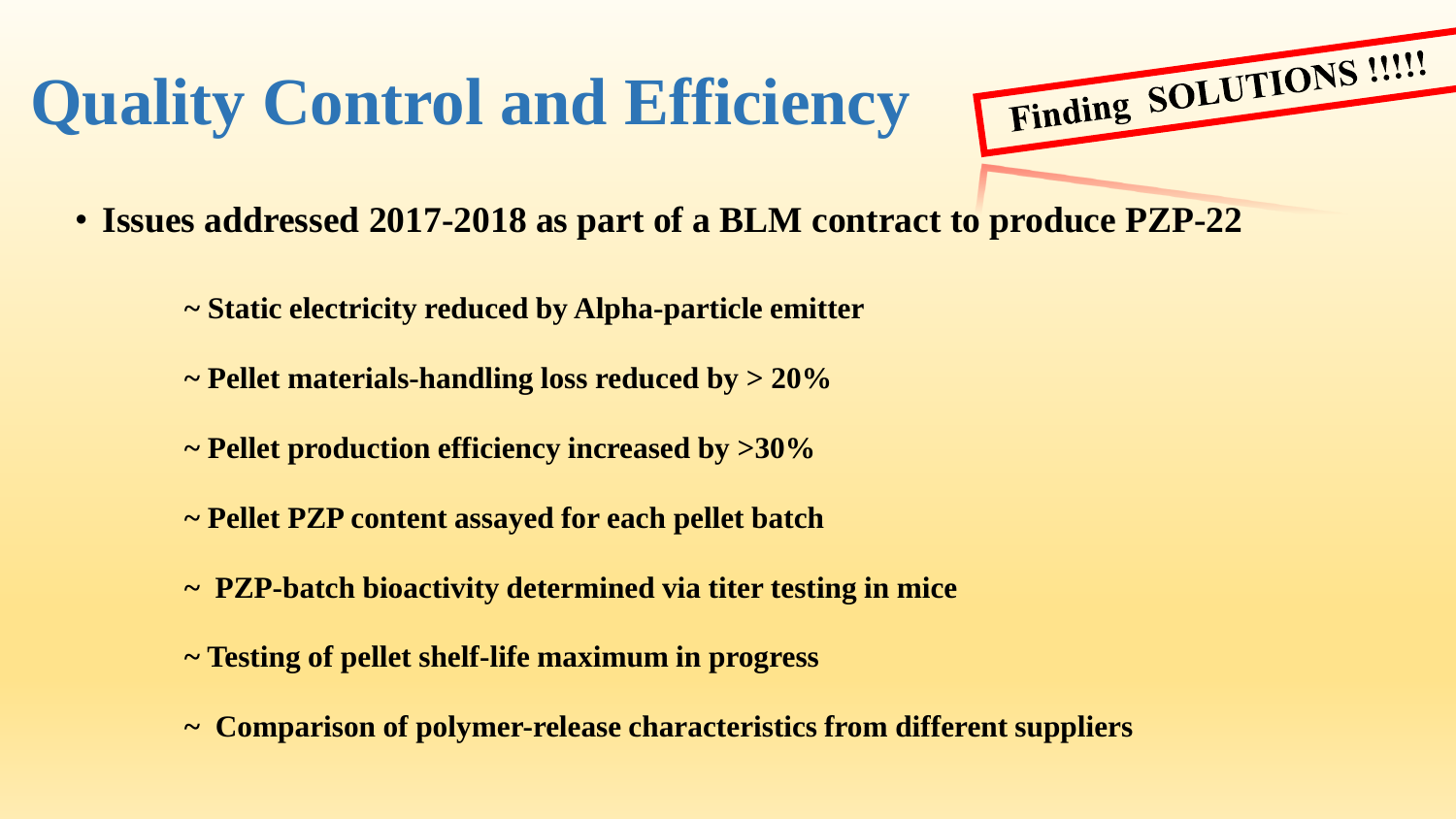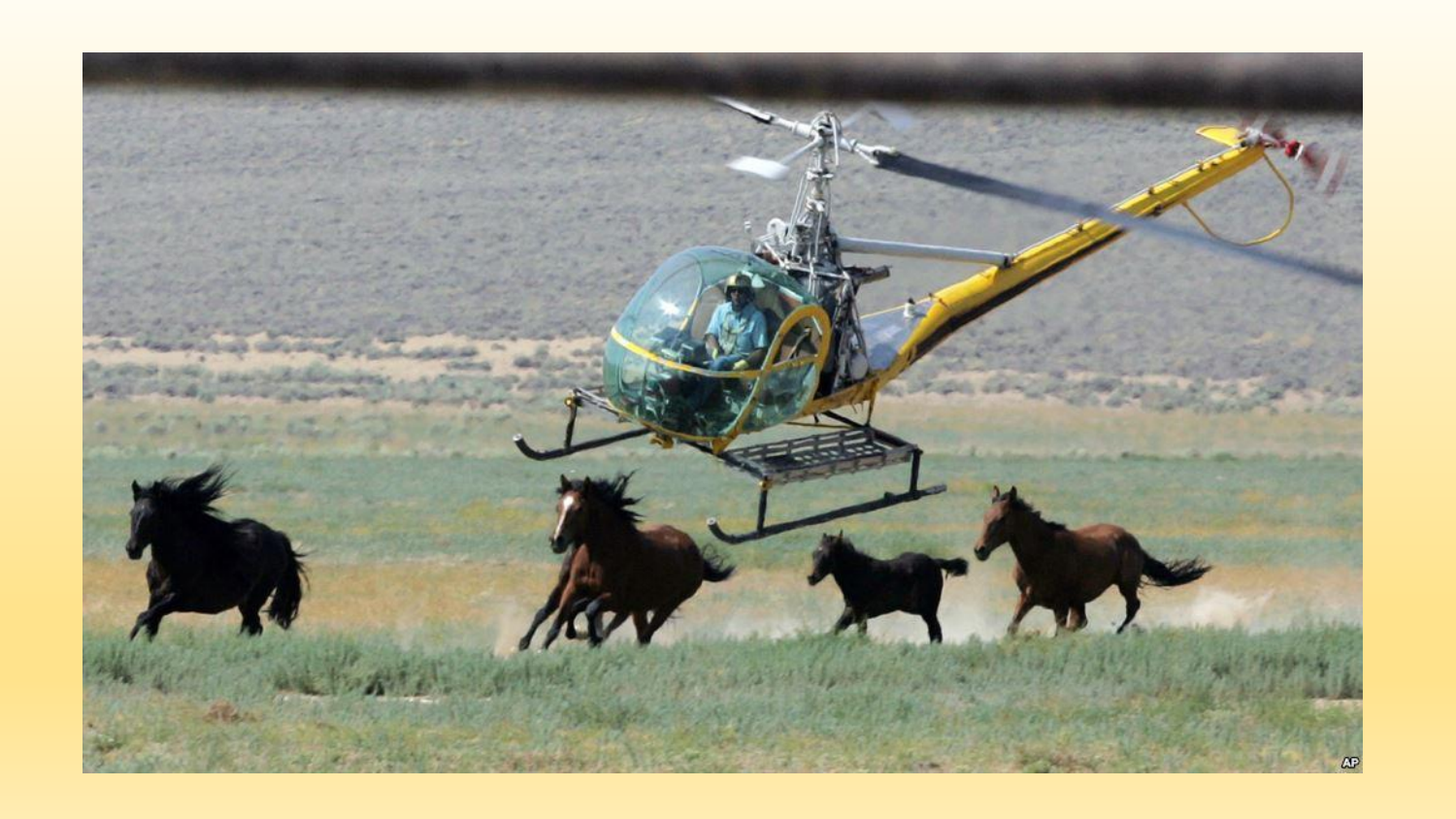# **Preliminary Fertility Projections for PZP-22 Based Contraception In Wild Horse Management**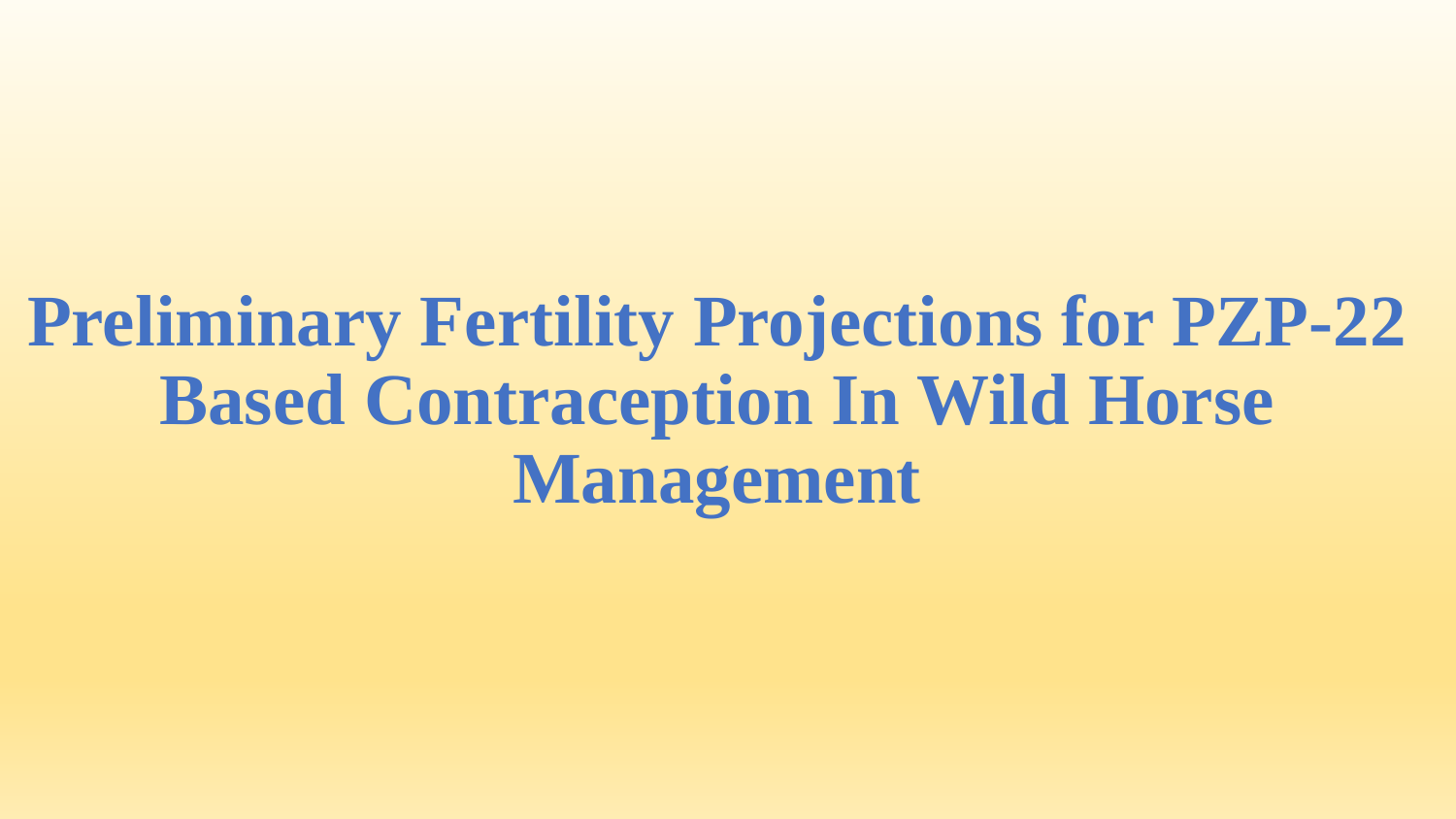### **Assigned projection characteristics**

- **~ Starting Population: 1000 horses**
- **~ Sex Ratio : 1:1**
- **~ Mares as % of population : 38%**
- **~ Foaling Rate: 62%**
- **~ Foal survival rate: 93%**
- **~ Gather access to horses: 80%**

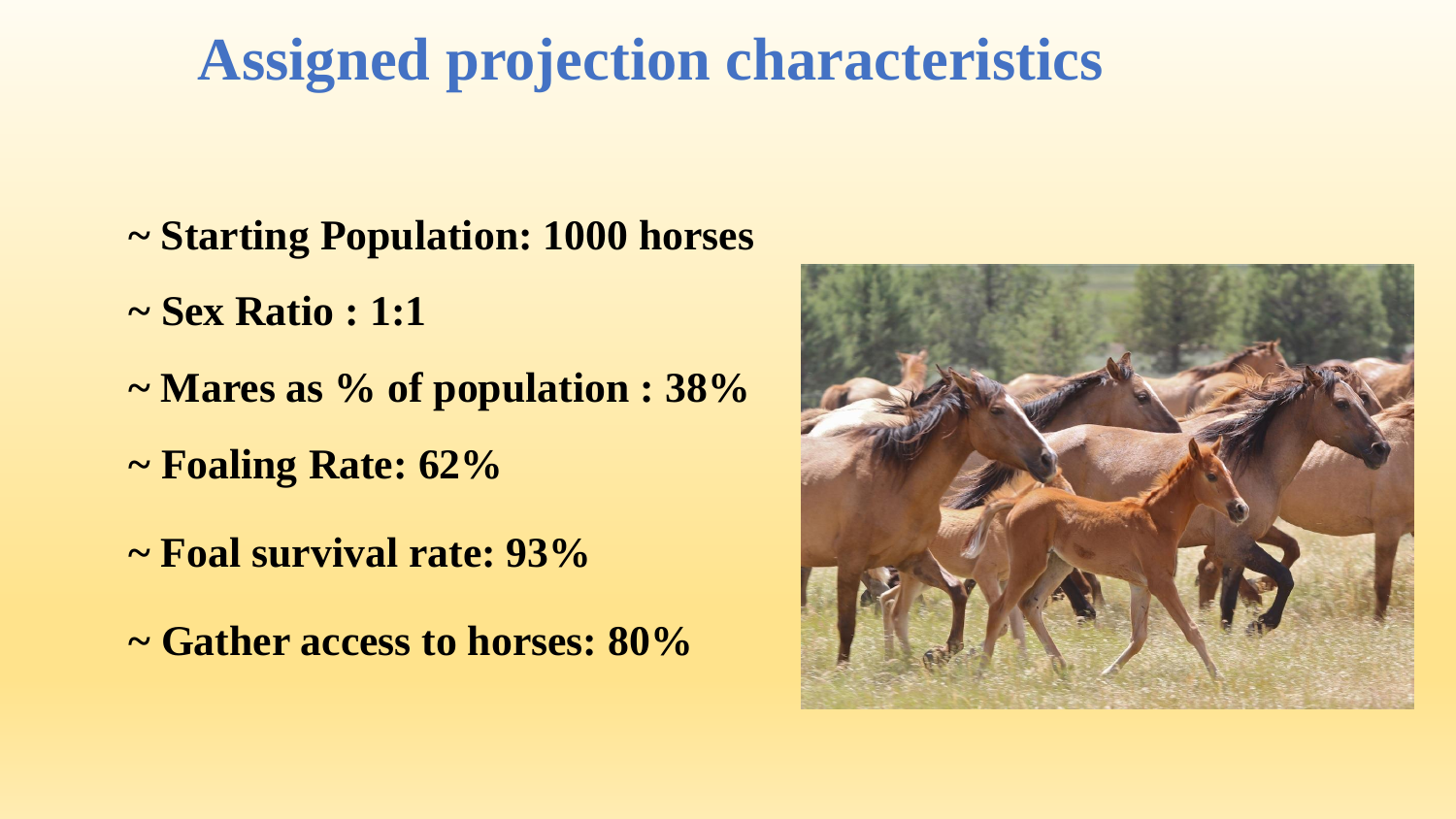### **Fertility projection comparison between Untreated and Treated Models**

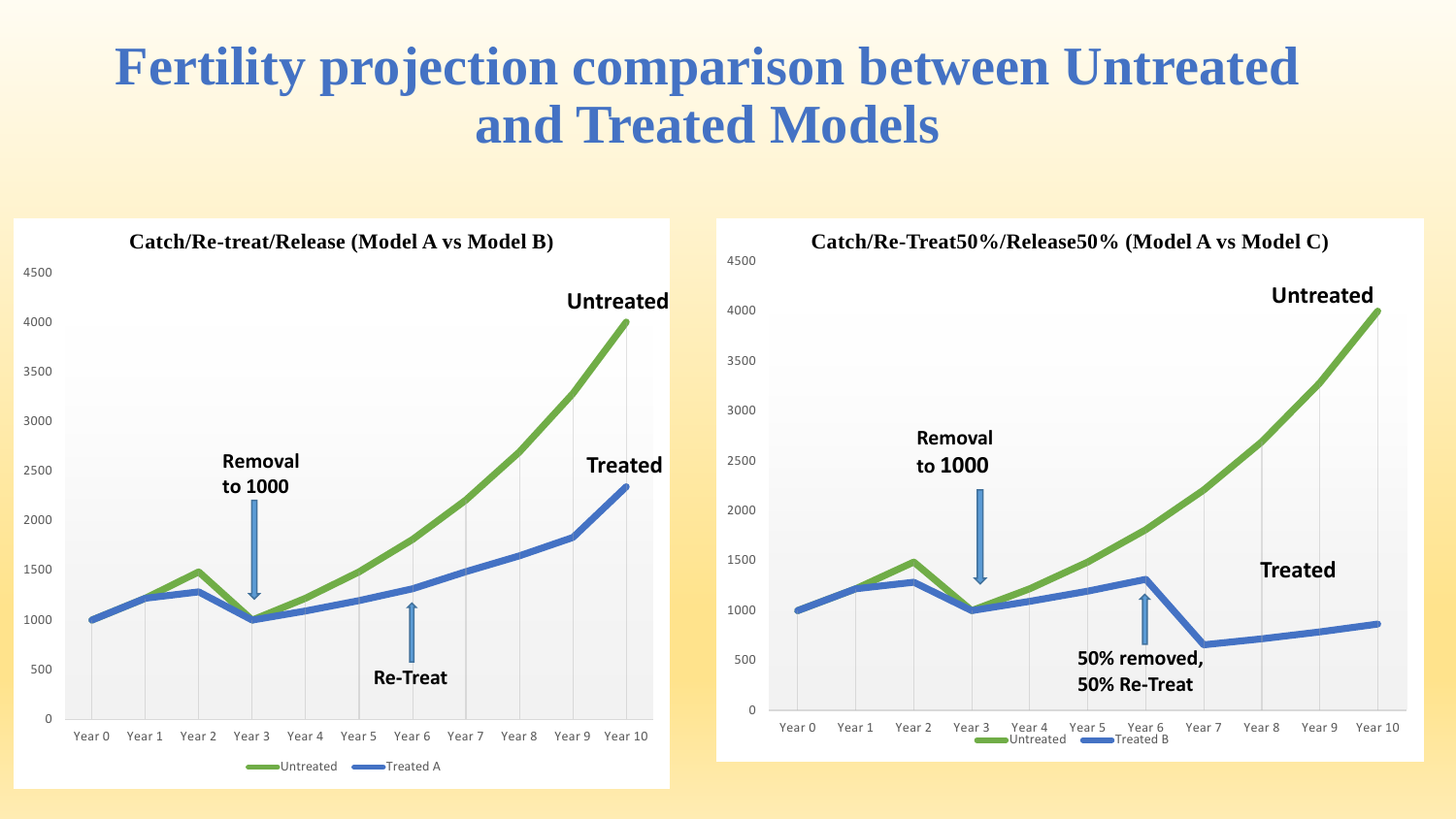# **Comparison of year-7 booster with/without partial removal**

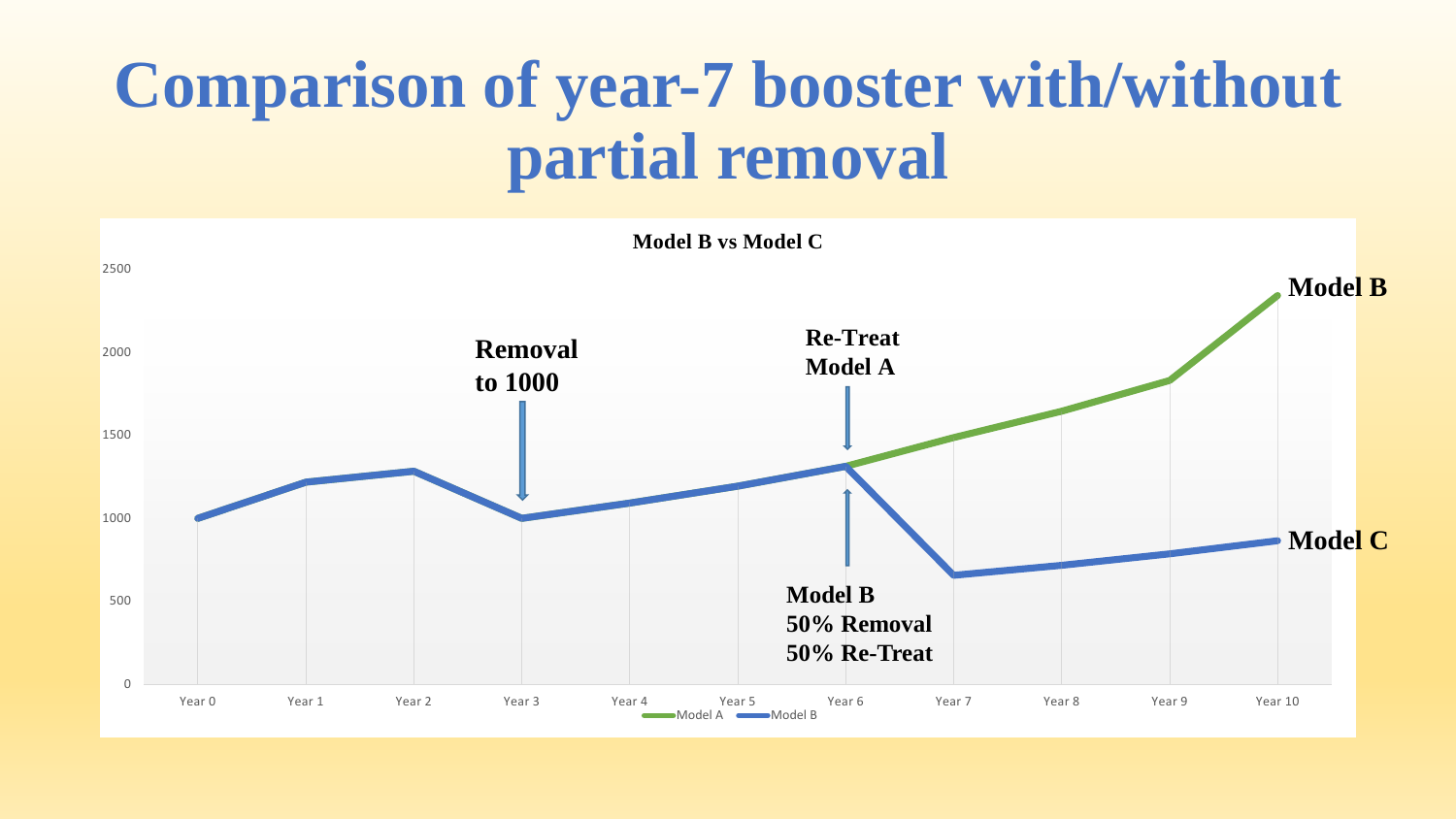### **Cost/Foal Projections Across 10 Years for 3 Management Scenarios**

| <b>Untreated + Removal (Year-3)</b> | <b>Treated + Removal <math>(Yr-3)</math> +CTR <math>(Yr-7)</math></b> | Treated + Removal $(Yr-3)$ +CTR 50% and<br><b>Removal 50% (Yr-7)</b> |
|-------------------------------------|-----------------------------------------------------------------------|----------------------------------------------------------------------|
| Total horses removed $= 4814$       | Total horses removed $= 2855$                                         | Total horses removed $= 2063$                                        |
| $COST = $231,070,200*$              | $COST = $137,040,000*$                                                | $COST = $ 99, 024, 000 *$                                            |

\* Based on \$48,000/horse lifetime captivity (doesn't include gather costs of approx. \$800K each gather). Also, PZP-22 vaccine costs  $=$  <0.004% of a given Scenario cost [i.e., \$494,000 (Model B), \$369,000 (Model C)]

| <b>Foals not Born:</b> |
|------------------------|
| $\sim$ A-B = 1959      |
| $\sim$ A-C = 2751      |
| $\sim$ B-C = 792       |
|                        |

Cost Savings:  $\sim$  A-B = \$94,030,200  $\sim$  A-C = \$ 132,046,200  $\sim$  B-C = \$ 38,016,000